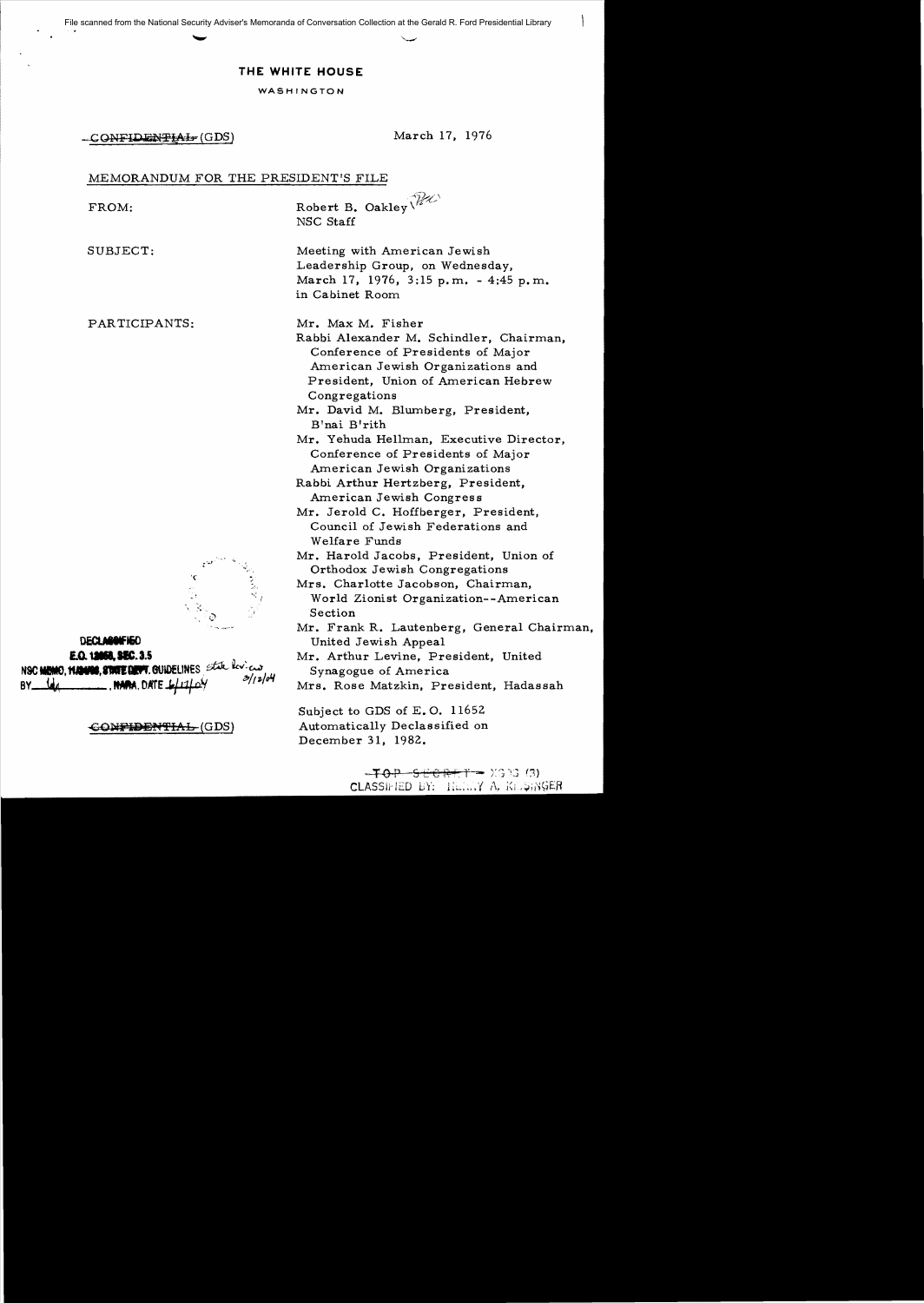$\overline{Q}$  -  $\overline{Q}$  -  $\overline{Q}$  -  $\overline{Q}$  -  $\overline{Q}$  -  $\overline{Q}$  -  $\overline{Q}$  -  $\overline{Q}$  -  $\overline{Q}$  -  $\overline{Q}$  -  $\overline{Q}$  -  $\overline{Q}$  -  $\overline{Q}$  -  $\overline{Q}$  -  $\overline{Q}$  -  $\overline{Q}$  -  $\overline{Q}$  -  $\overline{Q}$  -  $\overline{Q}$  -  $\overline{Q}$  -

Rabbi Israel Miller, Immediate Past Chairman, Conference of Presidents of Major American Jewish Organizations Mr. Edward Sanders, President, American Israel Public Affairs Committee Mr. Jacob Sheinkman, President, Jewish Labor Committee Dr. Joseph P. Sternstein, President, Zionist Organization of America Mr. Elmer L. Winter, President, American Jewish Committee The Honorable Gerald R. Ford, President of the United States The Honorable Henry A. Kissinger, Secretary of State The Honorable Brent Scowcroft, As sistant to the President for National Security Affairs Mr. David H. Lissy, Associate Director, Domestic Council Mr. Robert Goldwin, Special Consultant to the President Mr. Robert B. Oakley, Area Director for Middle East and South Asian Affairs, National Security Council Staff

Max Fisher: Mr. President, I would like you to meet Rabbi Schindler, the new Chairman of the Conference of Presidents of Major American Jewish Organizations. We all welcome this opportunity for an exchange on the concerns we have.

President: Let me make a few general observations first, then Henry Kissinger and I will deal with specific questions. Let's review the developments in the Middle East since I became President. After the Yom Kippur War the U.S. was helping rebuild Israel, providing large amounts of economic and military as sistance. Then in March 1975 the negotiations fell apart and we had a period of uncertainty before they were concluded in September 1975, with the historic

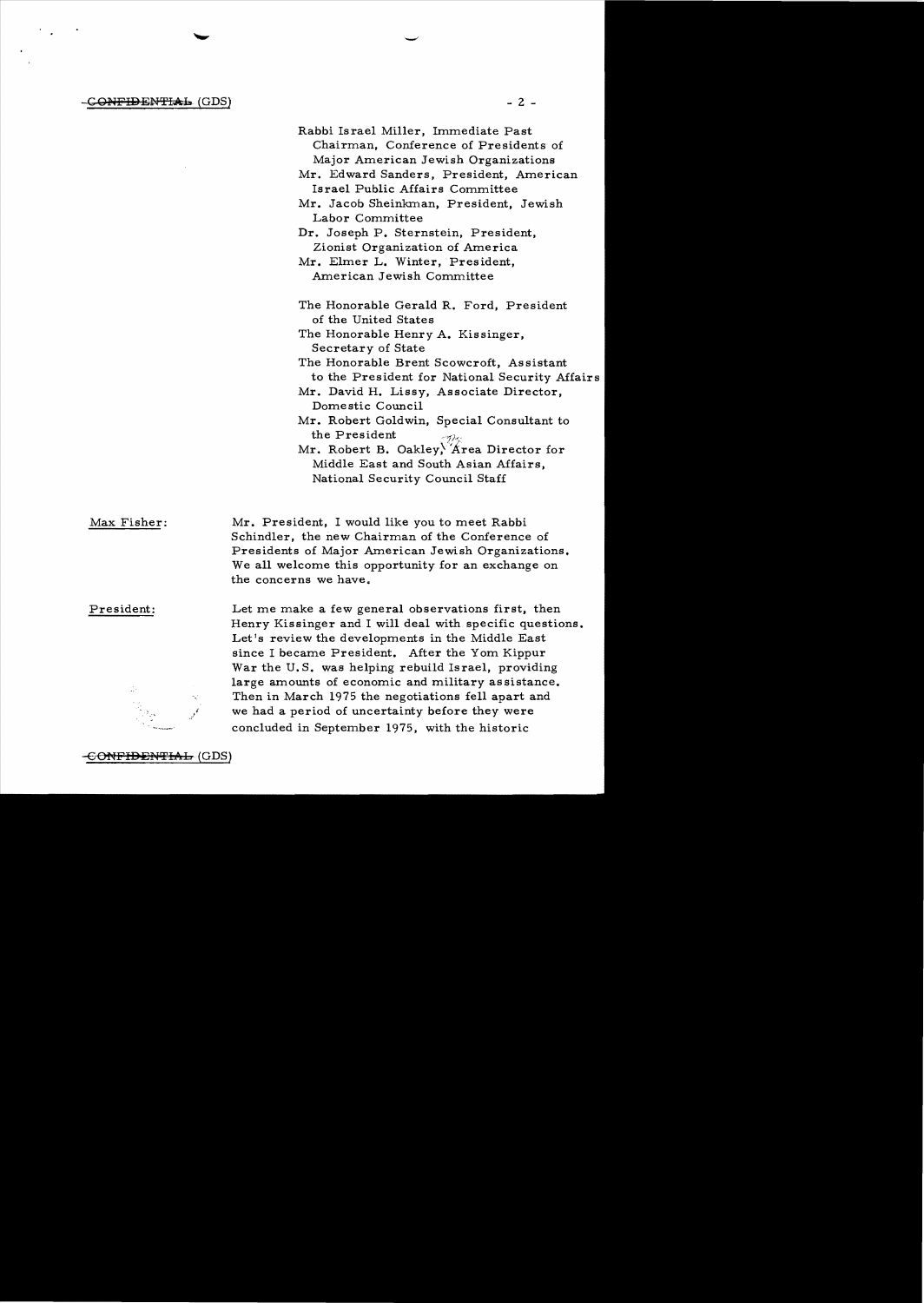President: (Continuing) Sinai Agreement. Now the U. S. and U. N. observers are in place--I just saw a report on that today--and both sides are carrying out their part of the bargain. It took great courage by both sides to reach this agreement. More recently we have had the visit of my friend, Prime Minister Rabin. We had three meetings and a dinner together and came to an understanding on some ideas of how to proceed in trying to get negotiations started again. This is not easy but the Prime Minister recognized the danger of doing nothing.

It is of great importance to us to secure  $\text{Israel's}$ survival and security. In the current fiscal year we have requested \$1. 5 billion in military assistance- 50% of it in grants - -and \$800 million in economic aid for Israel. We have asked about \$700 million for Egypt and smaller amounts for other Arabs. In fiscal year 1977 we have requested one billion dollars in military aid for Israel and \$780 million in economic aid. There is about \$650 million for Egypt. We are working in a constructive way to see that Israel has a military capability adequate to meet any contingencies. That and the favorable developments in Egypt give brighter prospects for the future than in the past.

Sadat has taken a strong position toward the USSR. In his speech he cut off all relations with them. It took a lot of courage and I applaud it. It turns Egypt more our way. We should welcome and support this evolution.

That provides a rough estimate of where we are. Now, I understand that you have some questions about the C-130 propeller aircraft we intend to sell to Egypt. This is fully justified. It provides no offensive military capability. You must look at the total picture of aid to Israel, both military and economic, compared to our aid for Egypt. No one should object to the division of support. The planes should go to Egypt. If you disagree, I want to know why. If you have questions, please ask.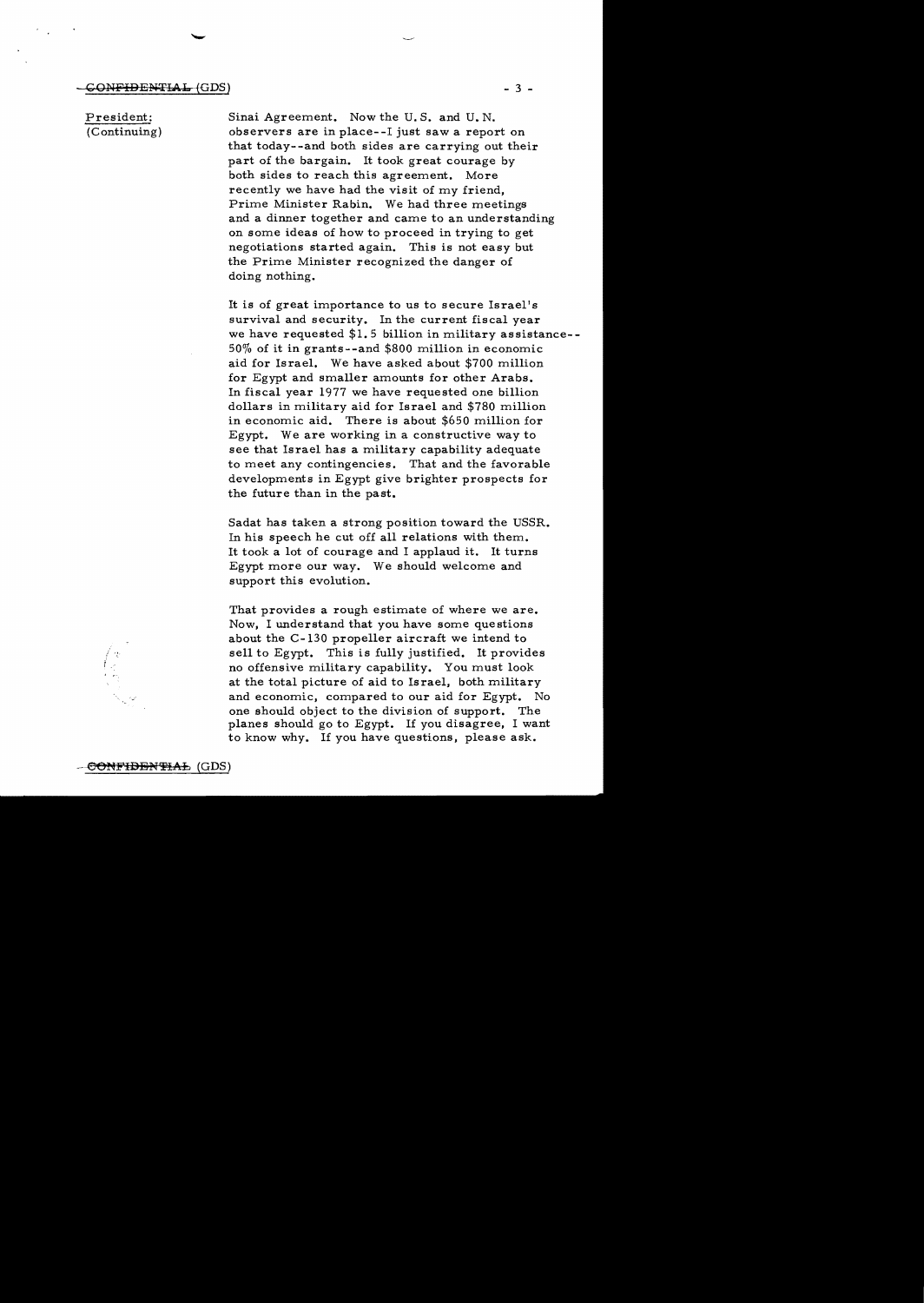## $-**COMFIDENTI**$  (GDS)  $-4$  -

 $\mathcal{F}(\mathcal{F}_{\mathbf{a}})$  and  $\mathcal{F}(\mathcal{F}_{\mathbf{a}})$ 

| President:<br>(Continuing) | I am firmly convinced this is the right move for<br>Israel as well as the U.S.                                                                                                                                                                                                                                                                                                                                                                                                                                                                                                                                                                                                                                                                                                                                                                                                                                                                                                                                                                                              |
|----------------------------|-----------------------------------------------------------------------------------------------------------------------------------------------------------------------------------------------------------------------------------------------------------------------------------------------------------------------------------------------------------------------------------------------------------------------------------------------------------------------------------------------------------------------------------------------------------------------------------------------------------------------------------------------------------------------------------------------------------------------------------------------------------------------------------------------------------------------------------------------------------------------------------------------------------------------------------------------------------------------------------------------------------------------------------------------------------------------------|
|                            | Now I will ask Henry to give you his ideas.                                                                                                                                                                                                                                                                                                                                                                                                                                                                                                                                                                                                                                                                                                                                                                                                                                                                                                                                                                                                                                 |
| Kissinger:                 | We must take the strategic view, look at what<br>has been created and where the greatest danger<br>to Israel lies. The greatest danger is a unified<br>Arab front backed by the Europeans and the Soviets,<br>isolating the U.S. and Israel. So we want to<br>disentangle the situation and eliminate this threat.<br>The security of Israel is strategic and not tactical.<br>At the end of the October War everyone was united<br>in opposition to Israel and they were all pressing<br>the U.S. to pressure Israel for an immediate<br>return to the 1967 boundaries. Our desire to<br>maintain a special relationship with Sadat is not<br>naive, but to buy time so we can bring about a<br>better situation. This is why we propose C-130s.<br>Sadat is having a tough time with his army who<br>could throw him out and open the way for a massive<br>influx of Soviet arms. We must remain in control<br>of the diplomatic situation. There is no danger of<br>large-scale U.S. arms sales to Egypt. You must<br>keep in mind the overall strategic considerations. |
| President:                 | The breach in Egypt's relationship with the USSR<br>followed Soviet pressures. They cut off spare<br>parts and maintenance for Egyptian weapons and<br>equipment.                                                                                                                                                                                                                                                                                                                                                                                                                                                                                                                                                                                                                                                                                                                                                                                                                                                                                                           |
| Kissinger:                 | Egypt's MIGs fly only six hours a month. We want<br>to keep Egypt neutralized but no army can be<br>expected to accept the prospect of no weapons at all.                                                                                                                                                                                                                                                                                                                                                                                                                                                                                                                                                                                                                                                                                                                                                                                                                                                                                                                   |
| President:                 | If we cut off Israel's spare parts, their military<br>capability would go down. But selling six C-130s<br>will not affect Egypt's military capability.                                                                                                                                                                                                                                                                                                                                                                                                                                                                                                                                                                                                                                                                                                                                                                                                                                                                                                                      |
|                            | Someone mentioned to me your interest in the<br>Sheehan article. Our position is firm and clearly<br>understood by both Sadat and Rabin. We stand by<br>Security Council Resolutions 242 and 338, period.                                                                                                                                                                                                                                                                                                                                                                                                                                                                                                                                                                                                                                                                                                                                                                                                                                                                   |

 $\bar{\beta}$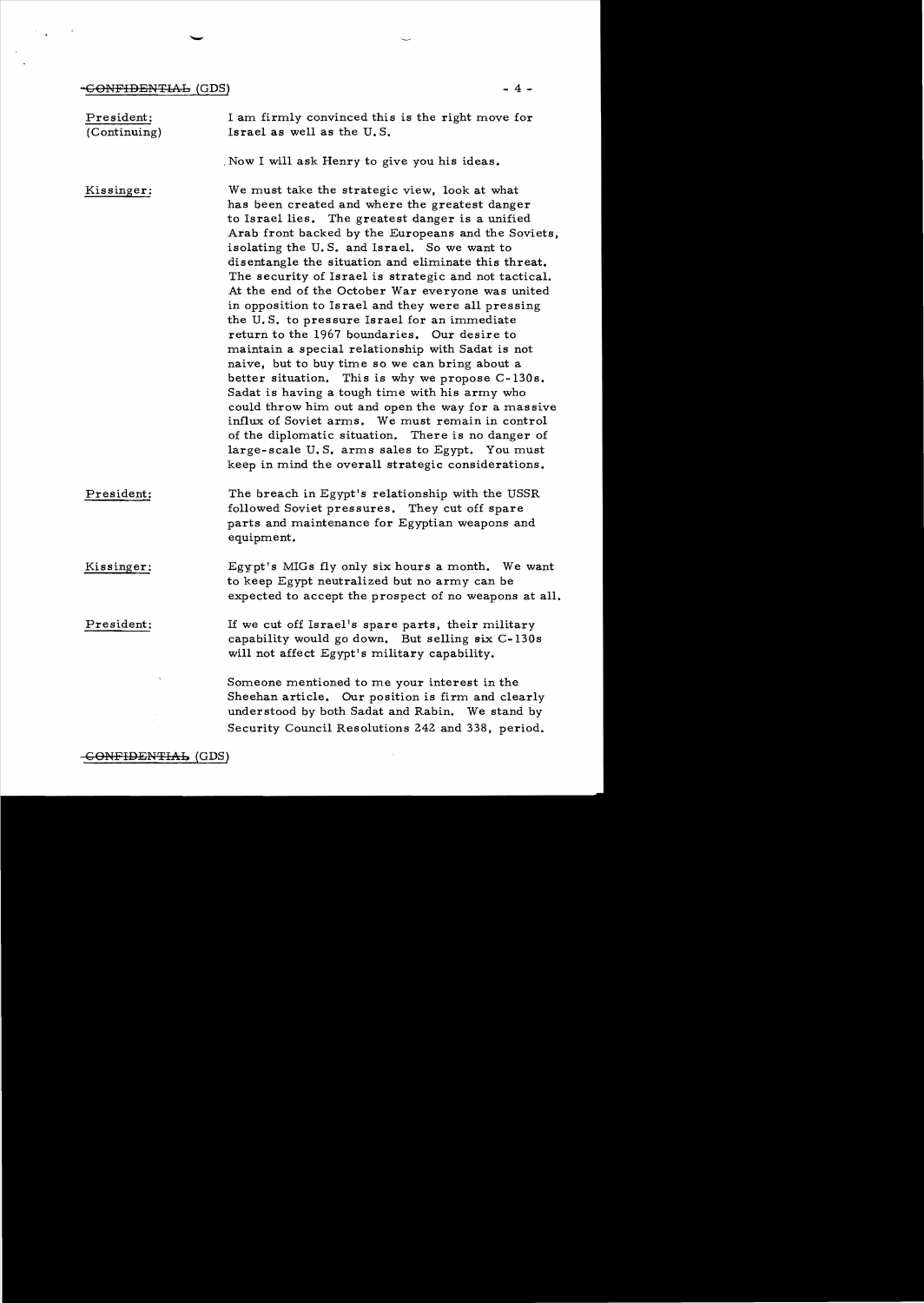#### $-GONFIDENTHAL (GDS)$  - 5 -

President: (Continuing) Kissinger: Fisher: Kissinger: Schindler: They provide for negotiations and secure and recognized boundaries. We stand for that. We have a problem. We cannot comment on every book or article that appears. There are so many, and full of distortions. Look at Matty Golan and Admiral Zumwalt. We cannot contradict or correct all the errors but the U. S. position is as the President has stated and we have never deviated from it. The Arabs complain that they are never able to get a commitment from us on the 1967 boundaries. Had we wished to pursue the 1967 boundaries, we could have done it much more easily without any need for ambiguity. We could have joined the EEC in October 1973 and done it directly. Instead we decided upon the step- by- step approach to avoid just this and ease the pressure on Israel. We have always said that the location of secure and recognized boundaries is to be negotiated by the parties. We stand on Security Council Resolutions 242 and 338. Some would say this meeting has a teutonic aspect with Kissinger and Schindler. I would say it is a Harvard aspect. Mr. President, I want to thank you for receiving us and for your past affection for the Jewish Community. Because we are Americans we also thank you for the way you have conducted yourself in office. And we thank you for the overall thrust of U. S. foreign policy in the Middle East--to separate the moderates and the radicals and to drive out the Soviets. There has been more progress in containing confrontation in the past two years than during the preceding twenty years. So we support your overall policy. We also agree that six C-130 aircraft will not affect the military balance of power. Still we are afraid and we are apprehensive. We fear it is the beginning of a process. The symbolic aspect scares us. We buy

<del>CONFIDENTIAL</del>~(GDS)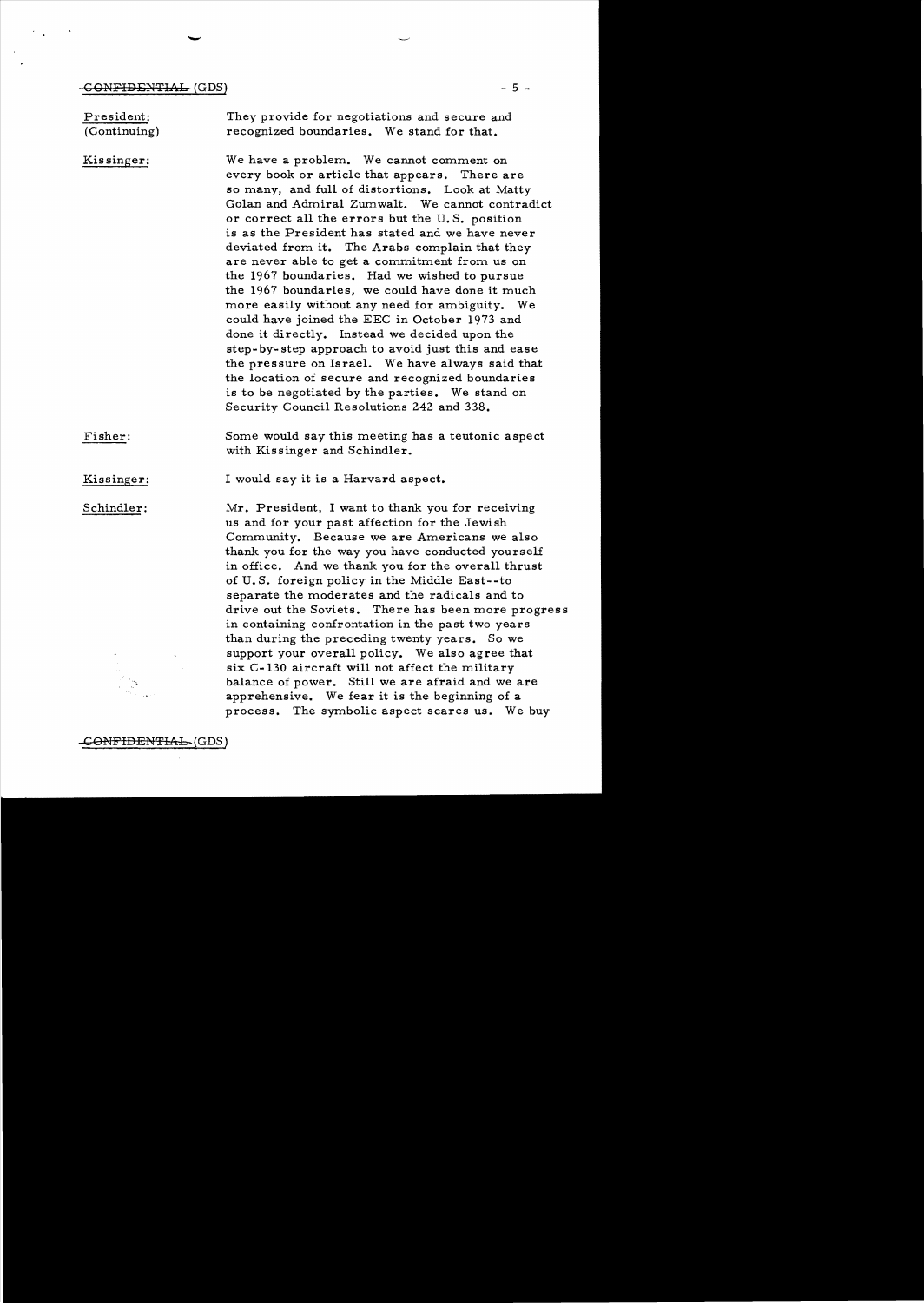Schindler: (Continuing) President: the overall approach of supporting moderates so we support economic aid to Egypt and we do not oppose the nuclear agreement. But we are worried about the six C-130s as being the start of a much larger process. Why does Egypt need arms? Its only enemy is Israel. Israel must fear not only Egypt but all the Arabs. Arms can be transferred from one to another. Last year Israel got \$1. 3 billion in arms but the Arabs got between \$14 and \$15 billion worth of arms. There is also a qualitative imbalance, the superiority of American equipment. That is why we do not want American equipment going to Egypt. Israel needs to maintain qualitative superiority with planes like the F-15. Let me comment. If we look back at the four wars Israel has fought and the tragic loss of life, perhaps we can agree that the best way to alleviate the fear of another is to have Egypt dependent upon the U. S. rather than the Soviets or even Western Europe. It is better for us to be able to turn them on and off than for others to be in that position. Also,

you cannot dismiss the problem between Libya and Egypt. Egypt is a much better friend of the U. S. than Libya which is getting huge amounts of military assistance from the USSR. That is creating a serious problem for us.

Kissinger: Egypt will not allow itself to be totally disarmed. Either Sadat gets some arms from the U. S. or he will go elsewhere or he will be thrown out. Do not drive him to despair. The problem of more arms for Egypt may come back in a year or two but by then we will have gained time for more peace moves. The President is speaking theoretically when he talks of the U. S. having the ability to control Egypt's supply of arms. There is no plan for a significant supply of U. S. arms. You spoke of the F-15 but we have no intention of supplying sophisticated arms to Egypt. The transfer of equipment is a very difficult question. We have no fixed program except the C-130s and the training of ten to fifteen Egyptian officers at our military schools.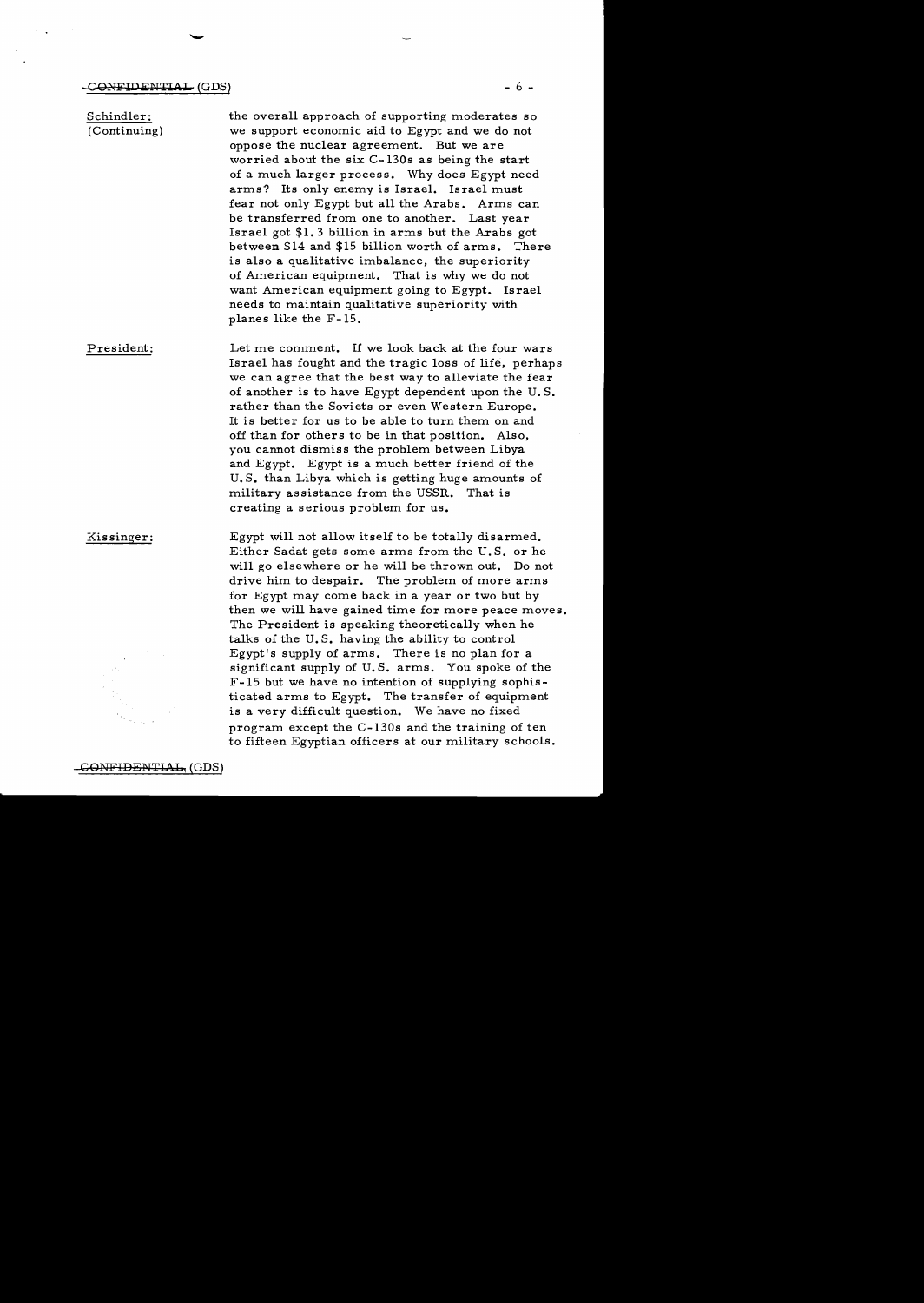-

Kissinger: (Continuing) If we felt the need to move past this to another phase of arms supply we would be obliged to consult Congress but we do not wish to reach this point. On the other hand, we do not wish to go back to the point we were at in 1969 when we had to talk to the Egyptians through the Soviets. Last year there was an influx of Soviet arms to Egypt prior to the expected visit of Brezhnev but we stopped it by Sinai II.

- Rabbi Hertzberg: We are sympathetic to your policy. But you are going from a little bit pregnant to more pregnant. How can you stop the process? Egypt is very hungry for arms. If the military is that strong within Egypt, it will have to come back again for more arms. If we agree to six C-130s as a symbolic act, then it is the symbol of more, but how much more and when? There is a theory that Israel is so dependent upon the U. S. that it means parameters are set for Israeli policy. But what about U. S. influence on Sadat's policy? What will bring Egypt and the Arab moderates closer to the U. S. and Israel? What will Egypt do in return for the C-130s? What do we get in exchange?
- President: One thing has already occurred, the breaking of Egyptian military relations with the Soviets. Closing the port of Alexandria to Soviet naval vessels deprives the Soviet fleet of valuable repair and maintenance facilities. They can go to Libya, maybe, but it is not as good. You cannot develop installations overnight to meet the Soviet needs. There are also two ports in Syria but they are not as good as Egypt. That is already a big dividend.

Kissinger: Another dividend is the peace process. So long as Egypt adheres to its present policy we can withstand Arab/Soviet pressures to move too fast toward peace. With Sadat we can move at a pace Israel can accept. We told Rabin to think about what Israel could do next. He sent us some ideas on non-belligerency. We took them to Sadat but to no other Arab.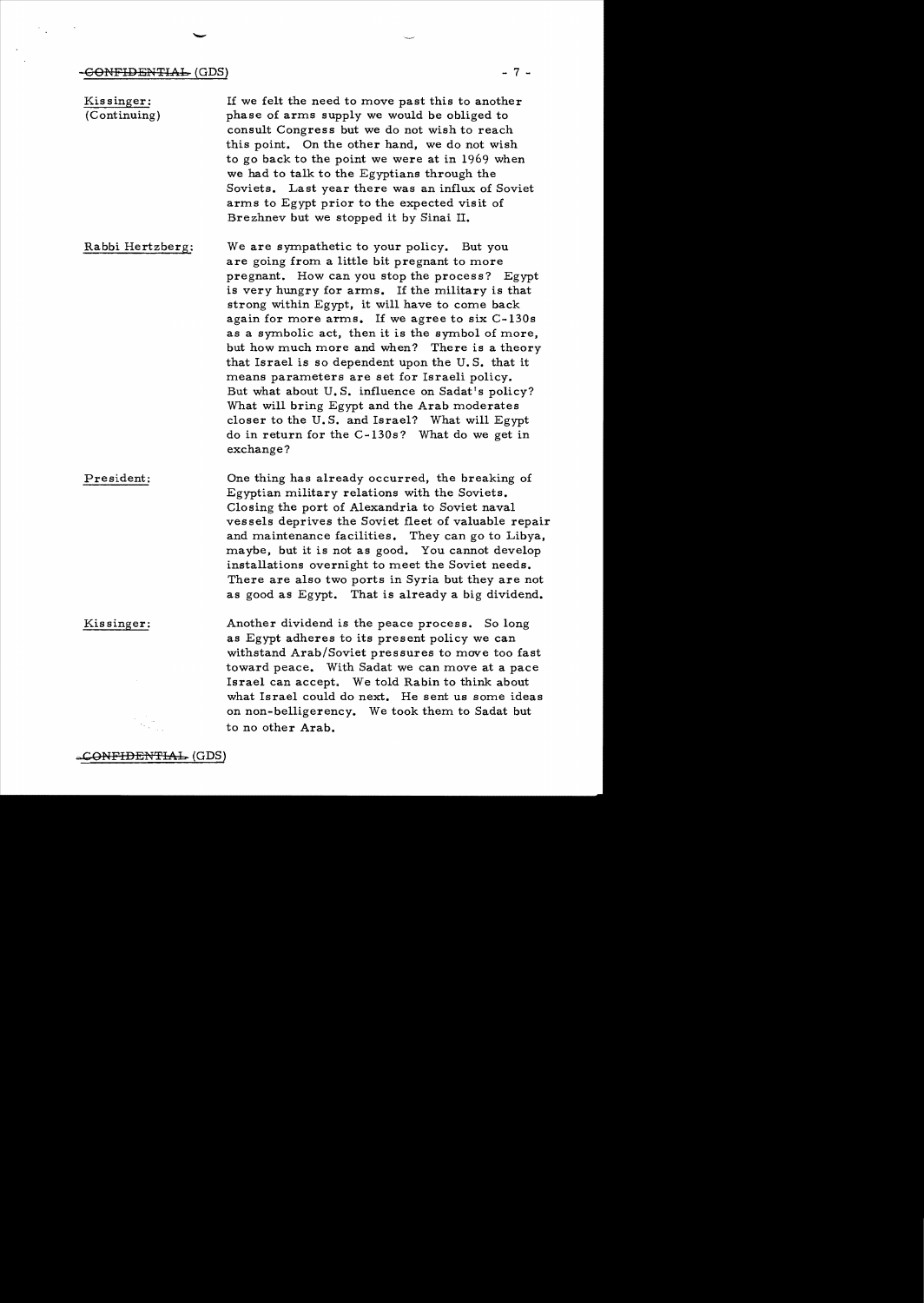-

Mrs. Matzkin: President: Kissinger: Mr. President, you want to know what the people think. Well, the question I get all the time is if the U. S. supplies both Israel and Egypt, how do you cut off supplies if there is a war? Does the U.S. take sides? U.S. arms will be tested on the battlefield where we do not want them tested. You asked if Egypt did not deserve a reward. I reply that they have a reward. They have most of the Sinai back, they have the oil fields and they are getting large amounts of economic aid. Egypt has internal problems yet it is spending its money on arms and is not committed to peace. It is our hope that military and economic aid will allow the U.S. to avoid another war. Having both dependent upon the U. S. gives us leverage to preclude it. Although Sadat is an outstanding leader, he does have to contend with military leaders who see the Soviets cut off supplies and look to see what the U. S. will do. There is a theoretical potential of military leaders who might want to take charge in Egypt. We must deal with reality and keep Sadat in office. He has done more than anyone since I have been President to try and find a non-military understanding with Israel. You talk as if Egypt were to be fully rearmed. If the President made such a decision and Congress approved it, there would still be five years or more needed to replace Egypt's present weapons due to production and training problems. But let's be realistic. We are not interested in replacing Soviet equipment with U.S. equipment. That is not our problem. Our problem is to keep the peace process alive. The situation you describe would probably take ten years to achieve even at top speed. But that is not what we are talking about.

Hoffberger: The President and the Secretary of State mentioned Egyptian military influence and the threat to Sadat. Are you telling us Sadat is in a precarious position?

<del>CONFIDENTIAL.</del> (GDS)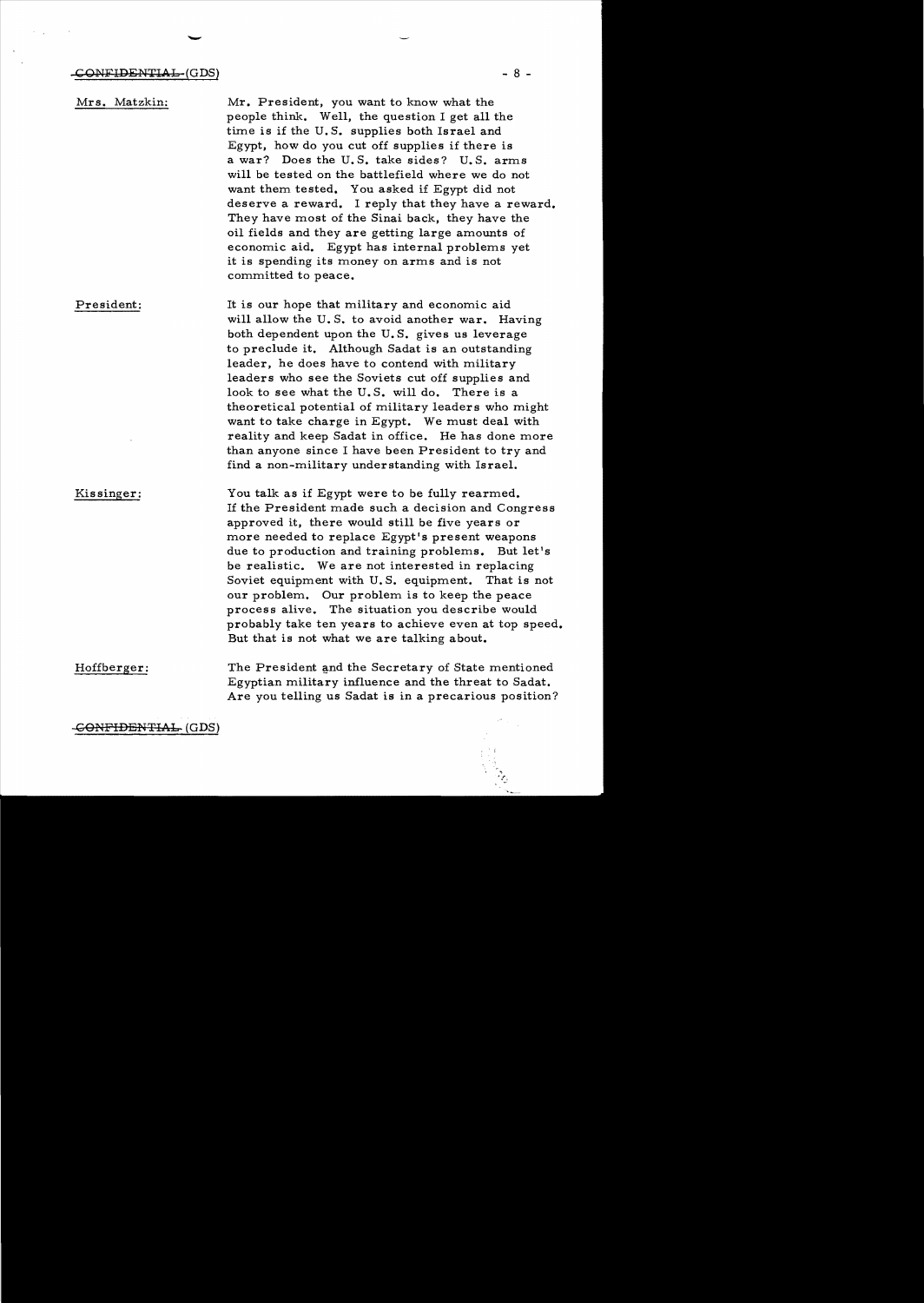## GONFIDENTIAL=(GDS) - 9 -

 $\sim$ 

 $\sim 10^7$ 

| President: | My impression--and Henry can supplement it--<br>is that Sadat is in a strong position. He has<br>given the kind of inspirational leadership Egyptians<br>like. Yet there is a history of military rule in<br>Egypt and the army taking power. This was true<br>of both Nasser and Sadat. We must be alert to<br>contingencies. Egypt has an enormous debt and<br>a huge military supply problem. There are great<br>pressures to do more economically and militarily.<br>We see no immediate threat but we must be realistic<br>as to what could happen if the economy were to<br>collapse or military supplies totally cut off. Then<br>there is the threat of Libya and Qadhafi. |
|------------|------------------------------------------------------------------------------------------------------------------------------------------------------------------------------------------------------------------------------------------------------------------------------------------------------------------------------------------------------------------------------------------------------------------------------------------------------------------------------------------------------------------------------------------------------------------------------------------------------------------------------------------------------------------------------------|
| Winter:    | I have just come from a meeting of the Business<br>Council. I am troubled by what you say. Secretary<br>Kissinger says we will not be the chief suppliers<br>of both sides, so where does Egypt turn for the bulk<br>of its arms? To Europe? So how are we going to<br>get them wholly into our camp without a full military<br>relationship which we do not want?                                                                                                                                                                                                                                                                                                                 |
| President: | The same delay Henry spoke of about U.S.<br>deliveries applies to Europe. It would take five<br>years or more as Henry stated and this applies to<br>the Europeans. Personally, I agree with you and<br>would prefer to have Egypt dependent upon the U.S.<br>rather than Europe. But we have not made that<br>commitment. Practically, I would prefer this but<br>we have not done it.                                                                                                                                                                                                                                                                                            |
| Kissinger: | I understand the dilemma you pose. There is no<br>good answer. We cannot accept either to supply<br>nothing or to be the chief supplier. If we are either<br>one or the other, it would be too much. So we will<br>find a path in between and try to gain time. I do<br>not think we are in a position to make an absolute<br>decision. We do not want to be the main supplier<br>nor to decide to do nothing more, even than the C-130s.<br>But there is no great speed in doing more. We want<br>to be able to move the peace process along.                                                                                                                                     |

GONFIDENTIAL (GDS)

ىپ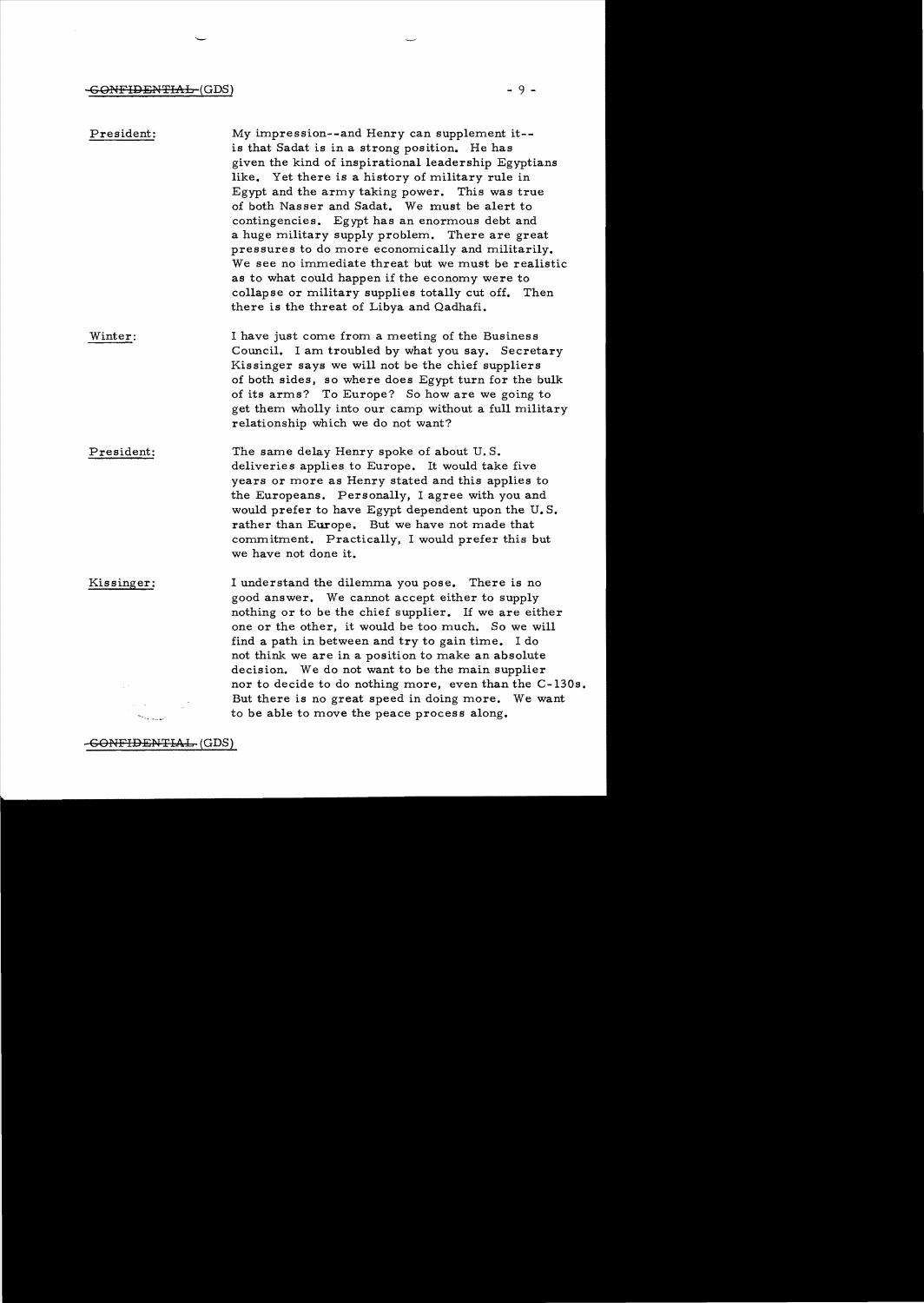Rabbi Miller:

r

Mr. President, we all know of your friendship with the American Jewish Community. So we will speak with candor based on respect and show you the deep worries of that community. We are profoundly worried, not about six lousy planes but about what you and the Secretary here have said. We are concerned about tomorrow. We recognize what you are saying is that the U. S. must gamble, that there is no guarantee. We recognize this since the situation cannot remain static. Our concern is that the U. S. will become a supplier to Egypt which will have a mixed source of supply--from France and others--and Saudi Arabia will have a substantial amount of arms, which it can supply to Egypt. Realistically, in another conflict, Egypt will not stand away and it will have many sources of supply. As to negotiations, your gamble on supplying arms to generate movement will necessarily become a fixed commitment. As negotiations progress, another allocation of more advanced and sophisticated weapons will be requested by Egypt as a price for continuing. You will say, we have gone so far so we must go a bit further to keep negotiations going. The American Jewish Community worries about this scenario. We worry also about the Sheehan article. We worry about the billions and billions of dollars in arms for the Arabs. Where are we going? We worry about what is going to happen tomorrow.

President:

You expressed the same concerns a year ago prior to the negotiations in March and then after the March negotiations failed. Yet by developing the trust of both Israe1 and Egypt we were able to obtain the Sinai II Agreement. It is an achievement of great significance. You were concerned throughout the past year but the movement has been a success so your legitimate fears have been eliminated by the results. I believe in Security Council Resolutions 242 and 338. There must be progress within the confines of these resolutions. We cannot eliminate your concerns and apprehensions. They will always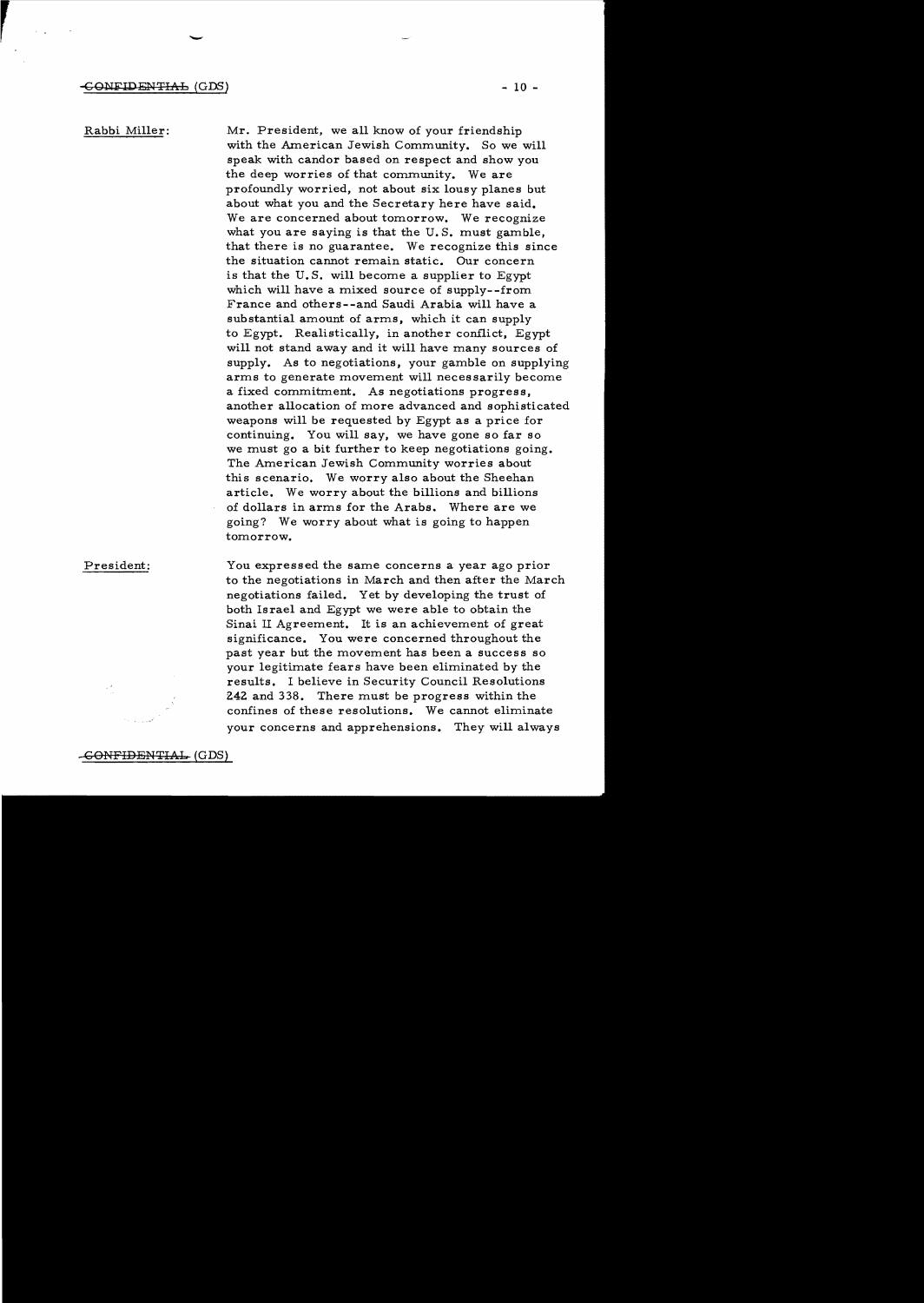# ب<br>G<del>ONFIDENTIAL</del> (GDS)

 $\frac{1}{2}$ 

 $\sim 10^{10}$ 

| President:<br>(Continuing) | be present. But you must have faith and trust.<br>This is not the ideal world but the real world.<br>We are making headway on getting trust between<br>the U.S. and Egypt and the U.S. and Israel and<br>Egypt and Israel. Lots of progress. It should<br>not be underestimated.                                                                                                                                                                                                                                                                               |
|----------------------------|----------------------------------------------------------------------------------------------------------------------------------------------------------------------------------------------------------------------------------------------------------------------------------------------------------------------------------------------------------------------------------------------------------------------------------------------------------------------------------------------------------------------------------------------------------------|
| Miller:                    | We are expressing the fears of our people. You<br>all must deal with this and get it across to our<br>people. Mr. Jacobs will talk to you about aid,<br>about the fifth quarter. There are certain ways<br>to explain trust. It is not enough to say "trust us."                                                                                                                                                                                                                                                                                               |
| Mrs. Jacobson:             | We appreciate your comments on the Sheehan<br>article. I would like to set the record straight<br>on leaving here by saying that you have told us<br>the U.S. position does not go beyond supporting<br>Resolutions 242 and 338. It seems to me that we<br>need an additional step by Egypt toward peace.<br>Sadat dismissed the Soviets because they were not<br>giving what Egypt wants. It is a golden opportunity<br>to move towards peace. Let us make a new effort<br>with Egypt. A major breakthrough on the Sinai.<br>The word peace is still missing. |
| President:                 | We are always ready to begin negotiations if Israel<br>and Egypt are ready. It is not up to us. But you<br>cannot make overall headway by concentrating<br>exclusively on Israel and Egypt. We are working<br>with Prime Minister Rabin to find ways of further<br>progress. It is up to Israel and the Arabs but we<br>will continue our mediating role.                                                                                                                                                                                                      |
| Kissinger:                 | The Israeli Government is telling us constantly<br>not to go too fast, not to try for overall peace now.<br>We have an agreed strategy with Israel to try for<br>an end to the state of war. But the gamble of<br>turning back on C-130s for Egypt would be extremely<br>dangerous. We asked Israel to do a bit on the<br>West Bank before Rabat to preclude the PLO, but<br>it did not work. The Israelis are nostalgic for<br>Jordan today. I am not sure your idea would be<br>greeted with joy in Jerusalem since Israel would                             |

-GONFIDENTIAL (GDS)

- 11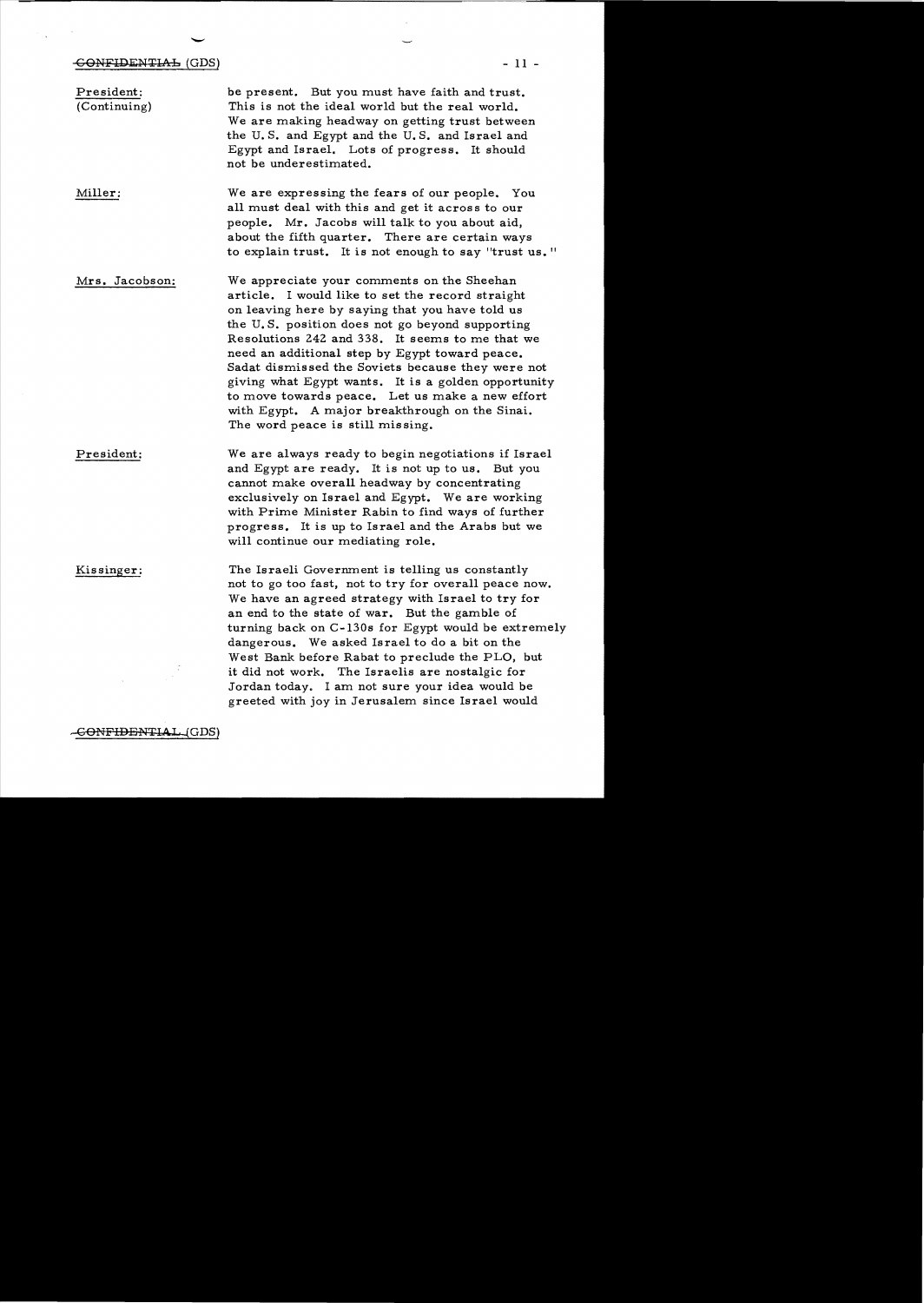## -GONFIDENTIAL (GDS)

 $\mathcal{F}_{\mathbf{q},\mathbf{q}}$  and  $\mathcal{F}_{\mathbf{q}}$ 

 $\mathcal{L}_{\mathbf{z}}$ 

-

| Kissinger:<br>(Continuing) | need to spell out its position on final boundaries<br>if it were to negotiate for peace.                                                                                                                                                                                                                                                                                                                                                                                                                                                                                                                                                                                                                                                                                                                                                                                        |
|----------------------------|---------------------------------------------------------------------------------------------------------------------------------------------------------------------------------------------------------------------------------------------------------------------------------------------------------------------------------------------------------------------------------------------------------------------------------------------------------------------------------------------------------------------------------------------------------------------------------------------------------------------------------------------------------------------------------------------------------------------------------------------------------------------------------------------------------------------------------------------------------------------------------|
| Jacobs:                    | I saw your wife in California, campaigning for<br>you, Mr. President. She makes an excellent<br>impression.                                                                                                                                                                                                                                                                                                                                                                                                                                                                                                                                                                                                                                                                                                                                                                     |
| President:                 | I am trying hard to get my votes up to her polls.                                                                                                                                                                                                                                                                                                                                                                                                                                                                                                                                                                                                                                                                                                                                                                                                                               |
| Jacobs:                    | What about the fifth quarter funding for Israel,<br>are you going to support it or not?                                                                                                                                                                                                                                                                                                                                                                                                                                                                                                                                                                                                                                                                                                                                                                                         |
| President:                 | We did not recommend any funds for the 5th quarter.<br>We recommended \$2.3 billion for FY 76 and \$1.8<br>billion for FY 77, with \$1.0 billion in military aid.<br>Based upon the analyses of all the reports in the<br>U.S. Government, this is plenty to keep up with<br>Israel's modernization needs. It is not as much<br>as their MATMON-B plan, but it is enough. The<br>technicians actually recommended $$.5$ billion, but<br>I upped it to \$1.0 billion. In all honesty, during<br>my talks with Rabin there was no sign they were<br>disappointed. Maybe he tells you something he<br>does not tell me but he said he was content. They<br>had a much longer shopping list but a lot of it<br>was filled.                                                                                                                                                          |
| CONFIDENTIAL (GDS)         | Now the Senate Approp riations Subcommittee has<br>increased the aid bill by one billion dollars, \$500<br>million of it for Israel for the fifth quarter. I am<br>trying hard to get the budget under control. I am<br>squeezing every Department except Defense. So<br>now you want me to approve another one billion.<br>How can I justify that when people complain about<br>how heartless and cruel I am for cutting food stamps,<br>HEW and other programs. This is a very signifi-<br>cant increase for the Middle East, especially when<br>I am told by the technicians in CIA and DOD that<br>\$500 million would be enough for Israel. I recom-<br>mended \$1.0 billion. I must relate domestic<br>programs to foreign programs. We must stop the<br>growing deficit and inflationary pressures. I think<br>it is wrong to ask for this and I feel strongly about it. |